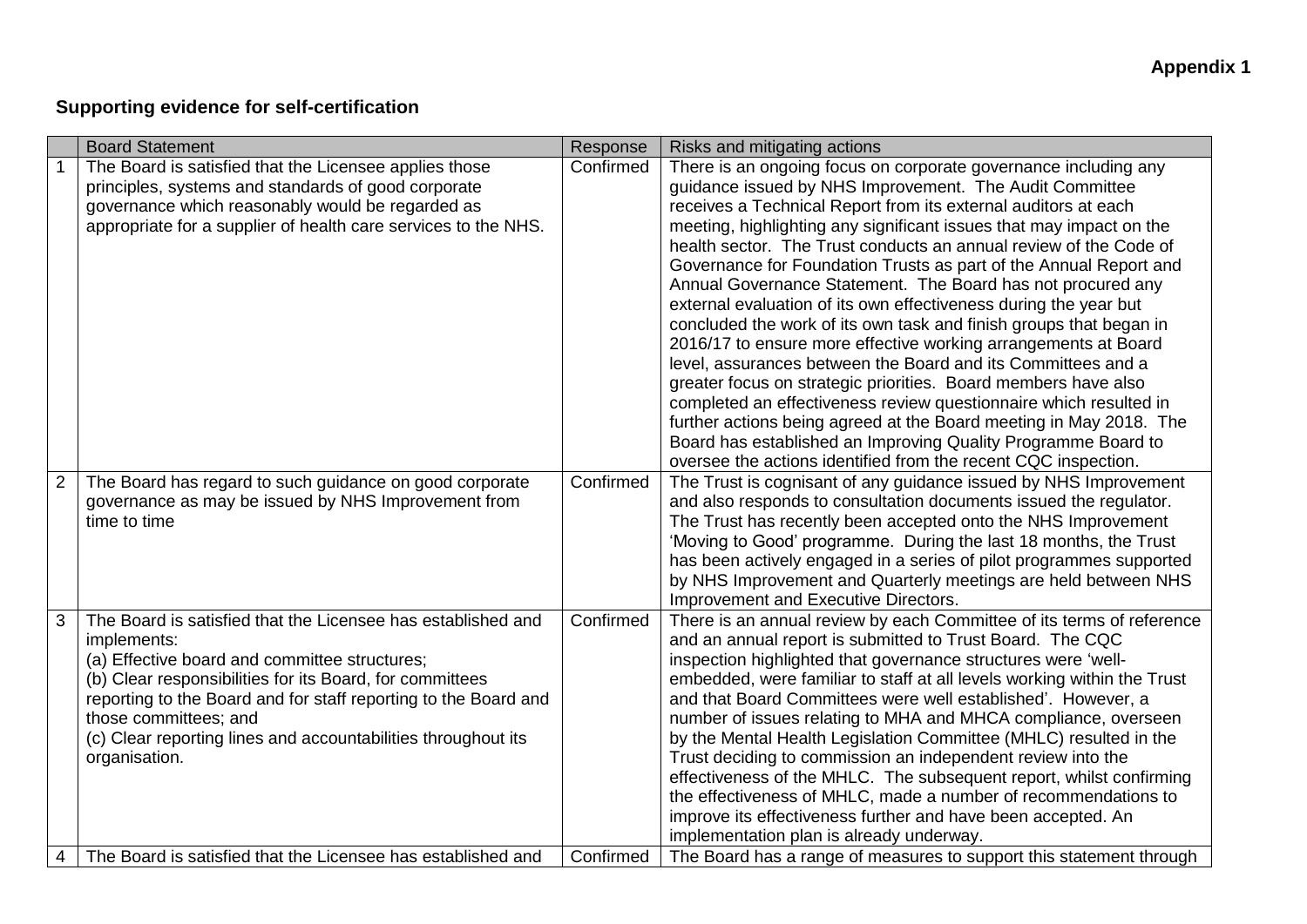| effectively implements systems and/or processes:<br>(a) To ensure compliance with the Licensee's duty to operate<br>efficiently, economically and effectively;<br>(b) For timely and effective scrutiny and oversight by the<br>Board of the Licensee's operations;<br>(c) To ensure compliance with health care standards binding<br>on the Licensee including but not restricted to standards<br>specified by the Secretary of State, the Care Quality<br>Commission, the NHS Commissioning Board and statutory<br>regulators of health care professions;<br>(d) For effective financial decision-making, management and<br>control (including but not restricted to appropriate systems<br>and/or processes to ensure the Licensee's ability to continue<br>as a going concern);<br>(e) To obtain and disseminate accurate, comprehensive,<br>timely and up to date information for Board and Committee<br>decision-making;<br>(f) To identify and manage (including but not restricted to<br>manage through forward plans) material risks to compliance<br>with the Conditions of its Licence;<br>(g) To generate and monitor delivery of business plans<br>(including any changes to such plans) and to receive internal<br>and where appropriate external assurance on such plans and<br>their delivery; and<br>(h) To ensure compliance with all applicable legal<br>requirements. |           | Board and Committee meetings and regular performance meetings<br>with Business Units attended by Executive Directors and chaired by<br>the Chief Executive. Key reports that are regularly received include:<br>Integrated performance reports and exception reports<br><b>Corporate Risk Register</b><br><b>Board Assurance Framework</b><br>Committee performance dashboards<br><b>Transformation Programme reports</b><br>Board and Committee minutes, action logs and work<br>programmes that are considered at every meeting<br><b>Quality Impact Assessment reports</b>                                                                                                                                                                                                                                                                                                                                                                                                                                |
|-------------------------------------------------------------------------------------------------------------------------------------------------------------------------------------------------------------------------------------------------------------------------------------------------------------------------------------------------------------------------------------------------------------------------------------------------------------------------------------------------------------------------------------------------------------------------------------------------------------------------------------------------------------------------------------------------------------------------------------------------------------------------------------------------------------------------------------------------------------------------------------------------------------------------------------------------------------------------------------------------------------------------------------------------------------------------------------------------------------------------------------------------------------------------------------------------------------------------------------------------------------------------------------------------------------------------------------------------------------------------------------------|-----------|--------------------------------------------------------------------------------------------------------------------------------------------------------------------------------------------------------------------------------------------------------------------------------------------------------------------------------------------------------------------------------------------------------------------------------------------------------------------------------------------------------------------------------------------------------------------------------------------------------------------------------------------------------------------------------------------------------------------------------------------------------------------------------------------------------------------------------------------------------------------------------------------------------------------------------------------------------------------------------------------------------------|
| The Board is satisfied that the systems and/or processes<br>referred to in paragraph 4 (above) should include but not be<br>restricted to systems and/or processes to ensure:<br>(a) That there is sufficient capability at Board level to provide<br>effective organisational leadership on the quality of care<br>provided;<br>(b) That the Board's planning and decision-making processes<br>take timely and appropriate account of quality of care<br>considerations;<br>(c) The collection of accurate, comprehensive, timely and up<br>to date information on quality of care;<br>(d) That the Board receives and takes into account accurate,<br>comprehensive, timely and up to date information on quality                                                                                                                                                                                                                                                                                                                                                                                                                                                                                                                                                                                                                                                                       | Confirmed | Whilst the overall rating of the recent CQC report was 'requires<br>improvement' the report referenced that 'the Board of Directors were<br>committed, competent and capable in their roles and both Executive<br>and Non-Executive Directors brought a range of skills and experience<br>to the Trust's senior management team'. There is strong evidence in<br>the Annual Report and Quality that the Trust has a robust process for<br>planning and decision making and actively engages with service users<br>and carers. Governance structures are in place through the Board, its<br>Committees, Business Units and local governance arrangements that<br>take into account information relating to quality and performance.<br>Board members supplement this by regular quality and safety<br>walkabouts and other visits to services to triangulate information. The<br>Board has in place an approved Quality Strategy (and is in the<br>process of developing quality improvement methodologies to |